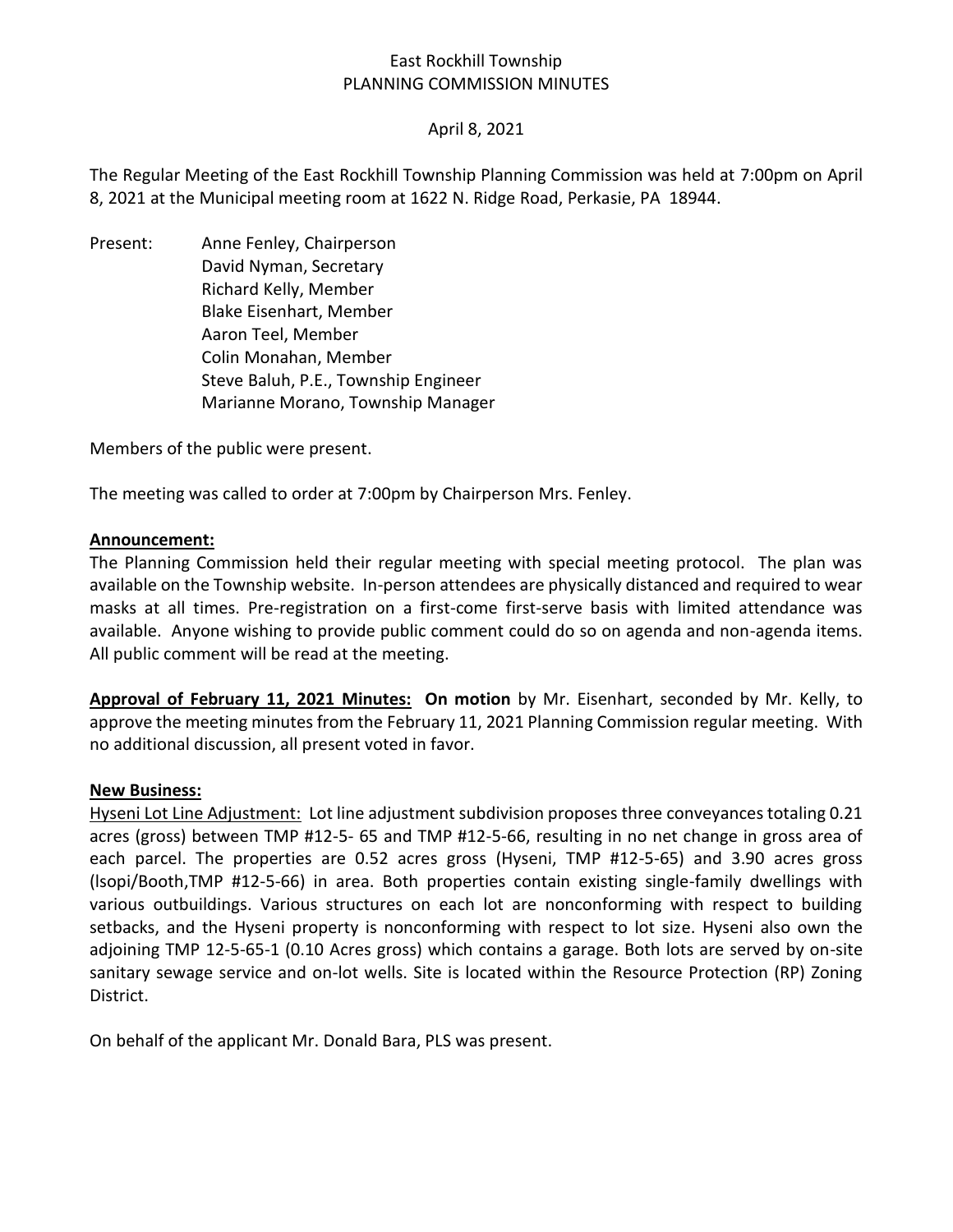1. Plan should be revised to identify the future rights-of-way for Route 313 (50 ' from centerline) and Sterner Mill Road (30' from centerline) . Additionally, in accordance with the definition of yard setbacks in the Zoning Ordinance , the front yard setback is required to be measured from the future right-of-way line. Further , front yard setback is required along all street frontages . Setback lines should be corrected on the plan. Where structures encroach into the future right-of-way, the right-of-way line may be "stepped" around the structure . (SLDO Section 403.2.M)

In accordance with section 506 .2 of the Subdivision Ordinance, the area within Route 313 and Sterner Mill Road future right-of-way is required to be offered for dedication and should be accepted as an easement, unless a waiver is requested in writing and accepted by the Township. If dedication is required, legal description(s) for right-of-way dedication, signed and sealed by the responsible surveyor , should be submitted for review . (SLDO Section 22-506 .2) **Will comply. A revised plan and waiver requests have been submitted.**

- 2. Proposed property and future right-of-way (concrete) monumentation must be installed prior to plan recordation and be certified in writing by the responsible surveyor. (SLDO Section 22- 522) **Will comply.**
- 3. Deeds of Consolidation should be recorded at the time of plan recordation so that a nonconforming parcels are not created. Preparation and recordation should be completed by council for the applicant , with proof of recording submitted for Township records in a form satisfactory to the Township Solicitor. **Will comply. Applicant's counsel will address.**
- 4. Street improvements including cartway widening, drainage facilities, curb, and sidewalk are required to be installed along the property frontage in accordance with Sections 22-505, 506, 512, and 513 of the Subdivision Ordinance, unless a written request for waiver of frontage improvements is submitted by the applicant and approved by the Township. (SLDO Section 22- 308) **A waiver request has been submitted.**
- 5. Property owner names should be printed under each owner signature line with both notary statements. Additionally, for clarity TMP numbers should be included in each notary certification. **Will comply.**
- 6. For clarity "Z" markings should be included on the plan to indicate areas to be merged. **Will comply.**
- 7. Township Planning Commission signature block should be revised to read "Recommended for approval by... ". (SLDO Section 22-404) **Will comply.**
- 8. Sewage system/holding tank location should be identified on Hyseni property. **Will comply.**